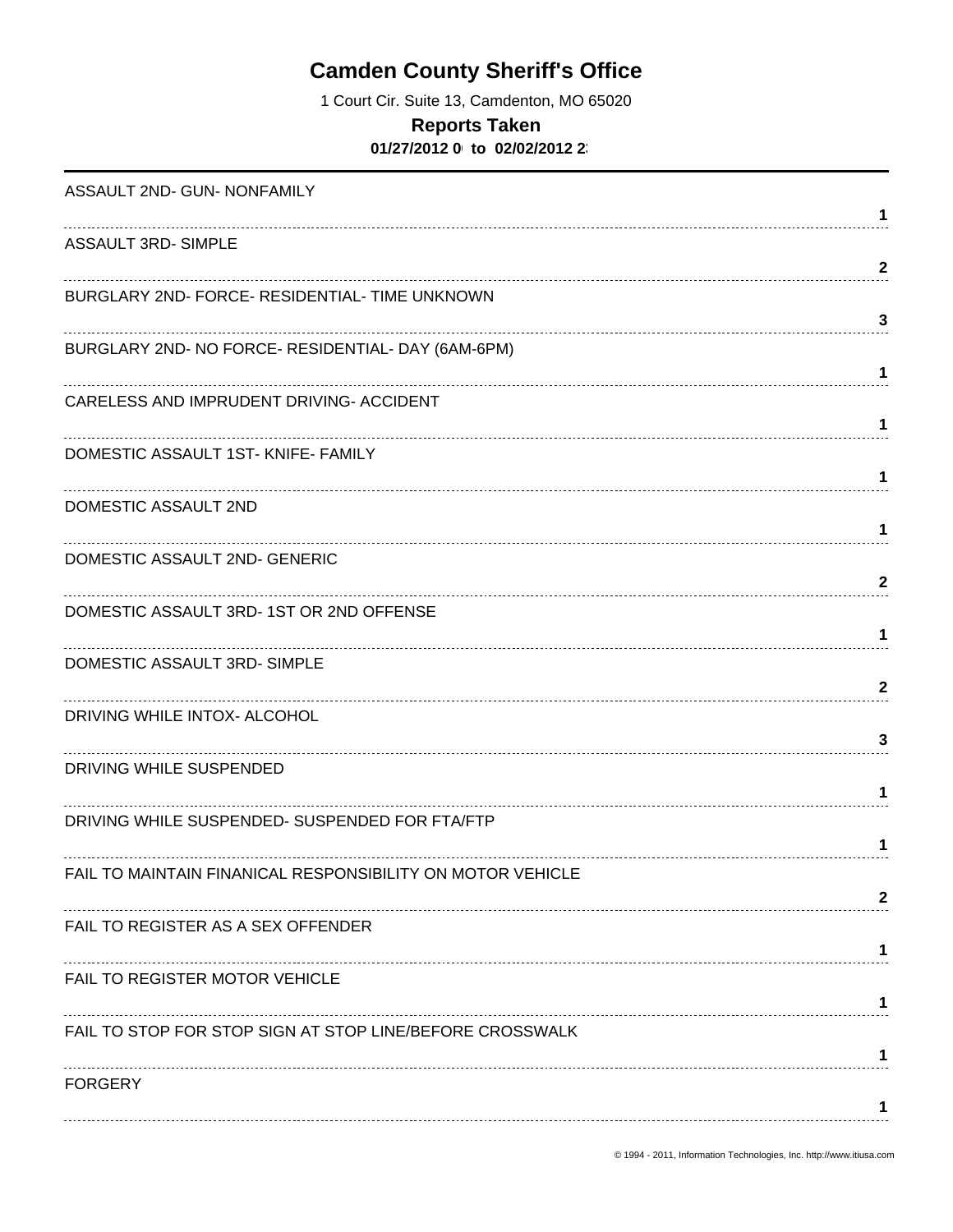## **Camden County Sheriff's Office**

1 Court Cir. Suite 13, Camdenton, MO 65020

#### **Reports Taken**

**01/27/2012 00:00 to 02/02/2012 23:59**

| HARASSMENT TO FRIGHTEN OR DISTURB ANOTHER PERSON         | 1            |
|----------------------------------------------------------|--------------|
| HH- EXCEED POSTED SPEED LIMIT (11-15 MPH OVER)           |              |
| IDENTITY THEFT- \$501 - \$5,000                          | $\mathbf{2}$ |
|                                                          | 1            |
| ILLEGALLY OPERATING ATV WITHIN A STREAM OR RIVER         | 1            |
| MISSING JUVENILE                                         |              |
|                                                          | 1            |
| OPERATE MOTOR VEHICLE ON HWY W/OUT VALID LIC-1ST OFFENSE | 1            |
| PEACE DISTURBANCE- 1ST OFFENSE                           | 1            |
| POSSESSION OF CONTROLLED SUBSTANCE                       | 1            |
| POSSESSION OF CONTROLLED SUBSTANCE- HEROIN               | 1            |
| PROPERTY DAMAGE 2ND -PRIVATE                             |              |
| STEAL FROM BUILDING-MISC-\$500 TO \$24,999               | 1            |
| STEAL FROM YARDS-MISC-\$ 50 TO \$199                     | 1            |
|                                                          | 1            |
| TAMPER W/MOTOR VEHICLE 2ND- PRIVATE                      | 1.           |
| UNLAWFUL USE OF A WEAPON- FELONY                         |              |
|                                                          | 1            |
| UNLAWFUL USE OF DRUG PARAPHERNALIA- OPIUM OR DERIV       | 1            |
| <b>Total Reports Written</b>                             | 42           |